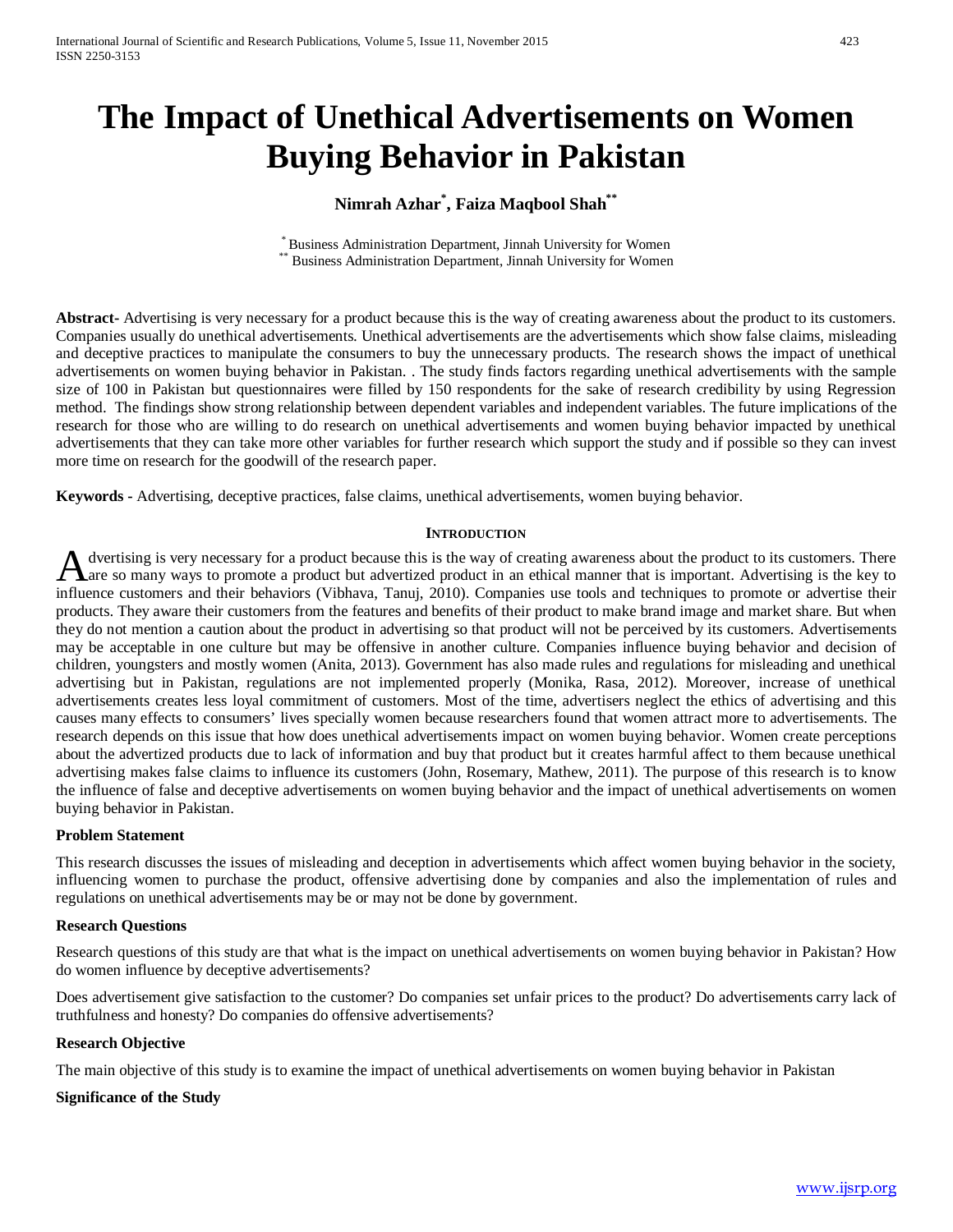This research focuses on unethical practices in market made by advertisers through unethical advertising which affects women purchasing behavior. These practices has to be reduced by ethical behavior of advertisers that they make ethical and truthful ads which are not telling imaginary or fantasy stories. This study is beneficial to the customers, researchers, advertisers and organizations.

# **Limitations of Study**

Limitations may be occurred in this study that time allocation to the activities alignment may be delayed and also the answers which will be given by respondents that may be appropriated or may not be appropriated. Many gaps present in the researches to gather information and we need to be filled these gaps.

# **LITERATURE REVIEW**

Many researchers have discussed on the issue of unethical practices in advertisements which affect consumers' buying behavior and commitment to that organization.

(Vibhava, Tanuj, 2010) have explored the perception of people in the society about unethical practices in advertisements. The study has found factors regarding unethical advertisements with the sample size of 100 in India by using ANOVA testing, correlation and regression methods. The analysis of this study has found factors for making an advertisement that can be deceptive and were determined because offensive contents also imply unethical advertisements. The study implies that advertiser should make advertisements according to the consumer's perception.

(Anita, 2013) has described the misleading advertising's affect on women and children for the reduction of unhealthy products. The research focuses on qualitative research approach in India and concludes that the researcher should take whole advertisement in a decent way, not in misuse. The implications for future study show that advertisers should make the standards for designing a good advertisement.

(Monika, Rasa, 2012) have explored consumer's purchasing decision is ending up through deceptive practices in advertisements at high prices and low quality. The research focuses on qualitative research approach in Europe and finds the advertisements should be fair and decent. From the purpose of study, European Union introduced law and rules for the protection of consumers from misleading advertisements, and proper education and awareness for consumers will protect them by misleading advertising.

(Mohammad Noorizzuddin, Khairil, Muhammad Ridhwan, Mahdhir, Syadiyah, Rabiatul Adawiyah, 2014) have highlighted inappropriate and wrong advertising make negative thoughts in the mind of people specially children or adults. The research focuses on qualitative research approach in Malaysia and discusses that advertising negatively affects to children's buying decision and organizations are recommended to avoid false contents to advertise. The study shows that advertisers should be more creative and make strategies to promote their product in an ethical manner.

(Grace, 2014) has presented that negative publicity creates bad image of that organization in consumers' mind. The research focuses on qualitative research approach in America and finds that when a company enters in the market, so it needs to assess the marketplace then it makes loyal customer and builds its image but when it advertises negatively and misleads to consumers so it makes bad image for its customers.

(Imran, 2014) has demonstrated that deceptive advertising binds consumers to purchase that product and advertisers use false strategies to sell the product. The study focuses on the sample size of 100 respondents from India and tests multiple factors by using chi-square test and findings of the study show that young age group more indulges in impulsive purchase and females mostly make their purchasing decisions by TV advertisements and word of mouth.

(Rashid, Rab Nawaz, Komal, Arshia, Fareha, Amna, Zahid, Moeed, 2013) have explored the misrepresentation in advertising, either it is oral or written, creates false impact on target customers. The study focuses on the sample size of 139 respondents from Pakistan and tests multiple factors by using correlation and regression method and the results of the study show that correlation measures correlation between three variables and also regression measures the variation in dependent variable.

(Victor, 2014) has described that on regular basis consumers are facing manipulation in advertising. The research focuses on qualitative research approach in Romania and finds that manipulative advertising affects negatively to values and harmfully to environment. The implications for future study show that strong law against manipulation will reduce deceptive practices.

(John, Rosemary, Matthew, 2011) have presented the weight loss advertisements affect the consumers badly due to its product's consumption. The study focuses on the sample size of 50 respondents from America and tests multiple factors by using correlation method and the results show that less educated females influence more by advertising than better educated females.

(J. Edward, Barbara, Debra, 1981) have analyzed that consumers' belief affected by fraud, falsity and misleading in advertising. The study focuses on the sample size that depends on group size of 4 to 11 members from America but it is qualitative research approach. The findings of the study show that in advertising, treatment conditions' are same in different ads.

(George, Deepak, Amarjeet, 2012) have described that unethical advertisements are telecasted on television, social media and print media. The research focuses on qualitative research approach in India. Findings of the study show that companies want to high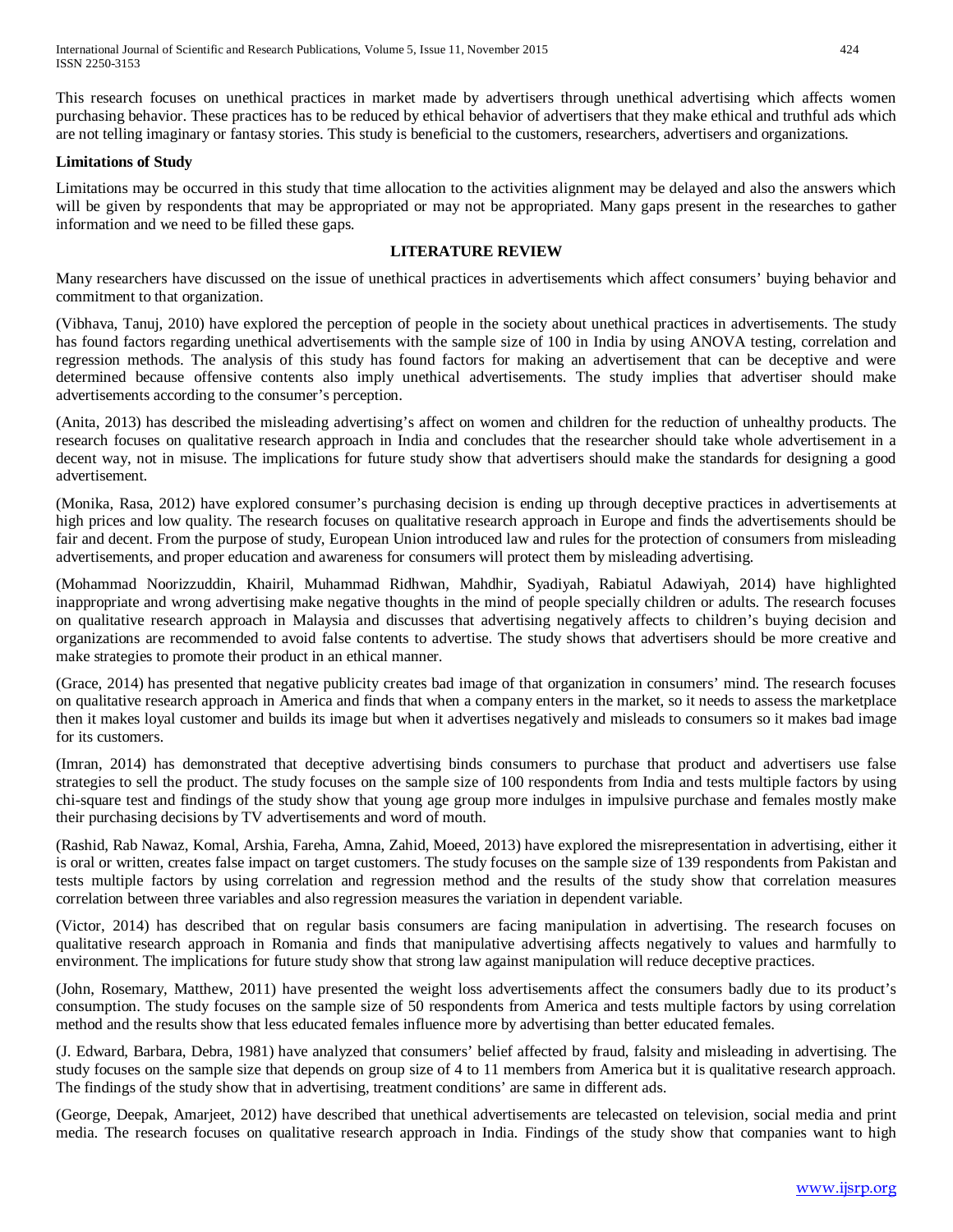demand of their product by consumers and also want big market share, that's why they exaggerate things in advertising. Implications for future show that the improvement of laws or regulations for the advertisements.

(Maicibi, Nok, Yahaya, 2013) have highlighted that false advertisements create misuse of customer loyalty in organizations. The research focuses on qualitative research approach in America. The study examines the organizations create cost for them by misrepresentation and corruption in advertising. The study concludes that organizations should control and tackle unethical concerns to keep organizations competitive and healthy.

(Muhammad Wasim, Wajahat, 2011) have examined unethical contents in advertisements may create great disorder in society. The research focuses on qualitative research approach in Pakistan. The findings of the study show that advertiser should not have only a motive to earn money and should not spoil consumers' lives and the implications for future study show that advertiser should be followed code of ethics and no exaggeration will be followed.

(Dr. Jaspal, Namrata, 2011) have explored that most of the time; children influence by unethical contents in advertisements because TV commercials more influence to the human behavior negatively. The study focuses on the sample size of 520 respondents from India and tests multiple factors by using regression method and results of the study show that advertisements easily influence many viewers against their cultures and manipulate individual's behavior.

(Hans, Mohammad Fateh, Yianna, 2012) have analyzed that green purchasing behavior is affected by unethical advertising because of the unsustainable environmental actions. The research focuses on qualitative research approach in Bangladesh and the study explores the factors influence consumer environmental behavior and provides valuable information for green purchasing decision to its value chain.

(Fauzia, Ali, Syed Usman, Muhammad Shoaib, Waqas, Muhammad Adnan, Aamir, 2011) have explored the increase of the beauty products usage in university students caused by deceptive advertising of beauty products. The study focuses on the sample size of 142 respondents from Pakistan and tests multiple factors by using correlation and regression method. The findings of the study show that there is a positive correlation between deceptive advertising and students' buying behavior of beauty products and implications for future study show that researcher suggested to the advertiser and government that to make such laws and regulations against deceptive advertising of beauty products.

(Dr. Juao, 2014) has highlighted that college students quickly attract towards beauty products and advertisers make false claimed ads to them. The study focuses on the sample size of 2108 respondents from India and tests multiple factors by using chi-square test and ANOVA test. The study concludes that spending and buying behavior of students do not influenced by advertisements and students' attitude and purchasing behavior are positive.

(Rhea, Steven, Valerie, 2005) have described that unethical behavior of marketing negatively impacts on the expectations of customers. The study focuses on the sample size of 334 respondents from America and tests multiple factors by using correlation and regression method. The research finds that customer commitment positively impacts on customer expectations and satisfaction and the implications for future research show that companies should guide to their employees about ethical behavior of advertisement and should monitor all the activities related to advertisements and customer expectations.

(Van, Patrick, De Wulf, Kristof, Steenhaut, Sarah, 2003) have endorsed the unethical practices are done by retailers create unethical behavior for the advertisements and affect customer commitment. The study focuses on the sample size of 359 respondents from Belgium and tests multiple factors by using correlation method. The findings of the study show that highly committed customers make positive relations with retailers but low committed customers create negative word of mouth about unethical behavior of the retailer and the study concludes that retailers should build long-term relations with customers that will be beneficial for them.

(Heru, 2015) has analyzed that customers' affected behavior impacts on customers' attitude towards organic food. The study focuses on the sample size of 200 respondents from Indonesia and tests multiple factors by using regression method. The results explore that purchasing of organic food has positive relationship with consumers' attitude, those are conscious about their health and also show that difference in gender has a difference in purchasing organic food behavior and the implications for future study show that marketers should motivate the customers to purchase organic food by exposing the useful areas of organic food for their health.

# **METHODOLOGY**

The research is based on women buying behavior on the basis of unethical advertisements that is analyzed through collected data and data collection techniques.

# **Statistical Techniques**

The study is used statistical techniques to measure sample characteristics by using mean and standard deviation.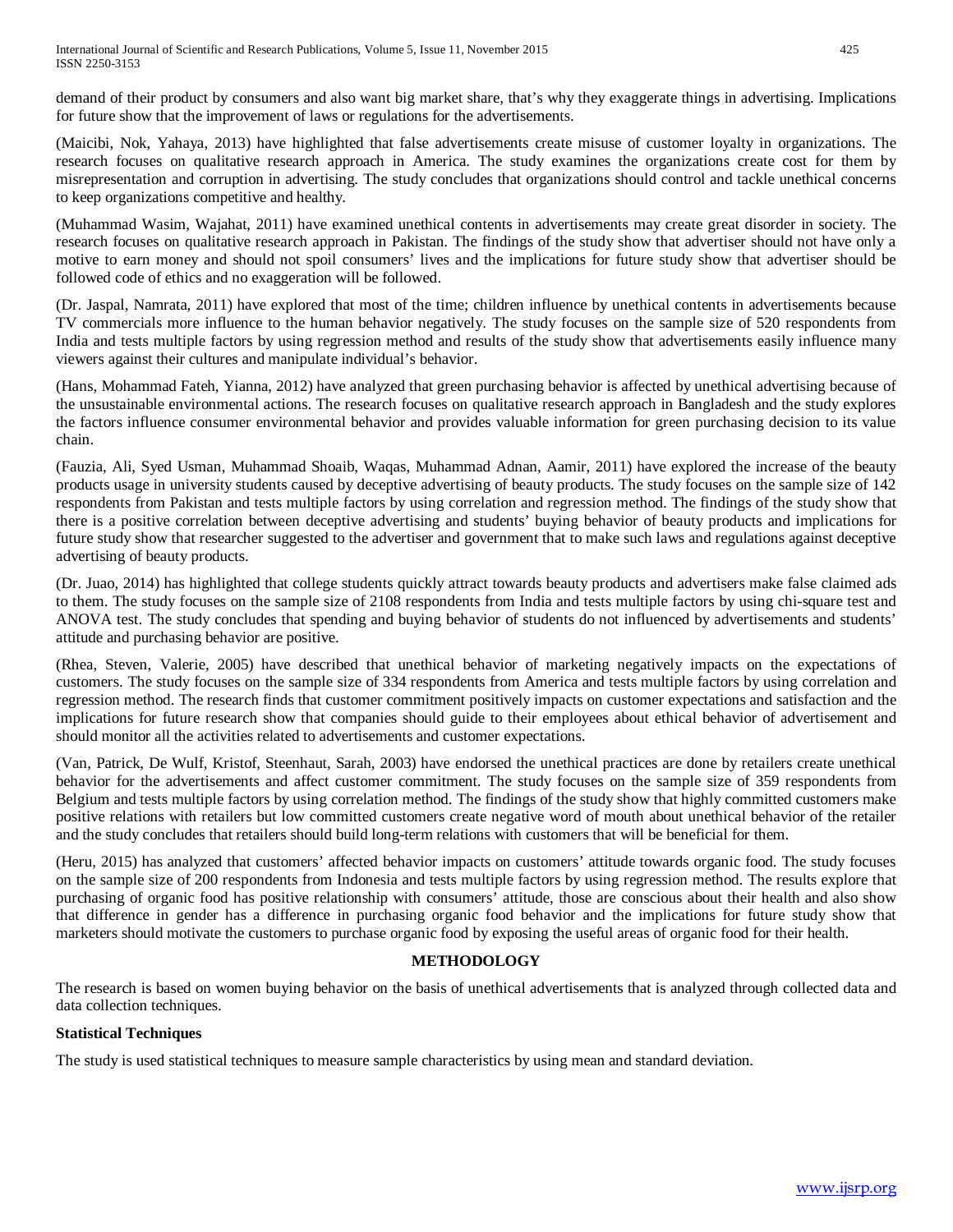# **Hypothesis**

The research is testing null hypothesis and alternative hypothesis on the basis of the relationship between unfair pricing and lack of truthfulness & honesty in women buying behavior, the relationship between satisfaction and offensive advertisement in women buying behavior, and the relationship between unfair pricing and offensive advertisement in women buying behavior.

**Ho** = There is no relationship between unfair pricing and lack of truthfulness & honesty in women buying behavior

 $H_1$  = There is relationship between unfair pricing and lack of truthfulness & honesty in women buying behavior

- **Ho** = There is no relationship between satisfaction and offensive advertisement in women buying behavior
- $H<sub>2</sub>$  = There is relationship between satisfaction and offensive advertisement in women buying behavior
- **Ho** = There is no relationship between unfair pricing and offensive advertisement in women buying behavior
- **H3** = There is relationship between unfair pricing and offensive advertisement in women buying behavior

#### **Data**

The study is focusing on primary data and the research approach is quantitative research approach. The research is used regression method to analysis the data.

#### **Data Collection Techniques**

The data is collected through questionnaires from the sample of 100 respondents. The sample size is calculated through Taro Yamane method.

$$
n = \frac{N}{1 + N * (e)^2}
$$

Here  $N = 95,424,824$  that is the population of women in Pakistan and  $e = 0.1$  that is sampling error on 10%. The value of "n" is 100 that is the sample size of population which is calculated by the formula of Taro Yamane.

# **Source of Data Collection**

The source of the data is questionnaire filled by females to analyze women buying behavior about advertisements in Pakistan.

# **Theoretical Framework**



#### [www.ijsrp.org](http://ijsrp.org/)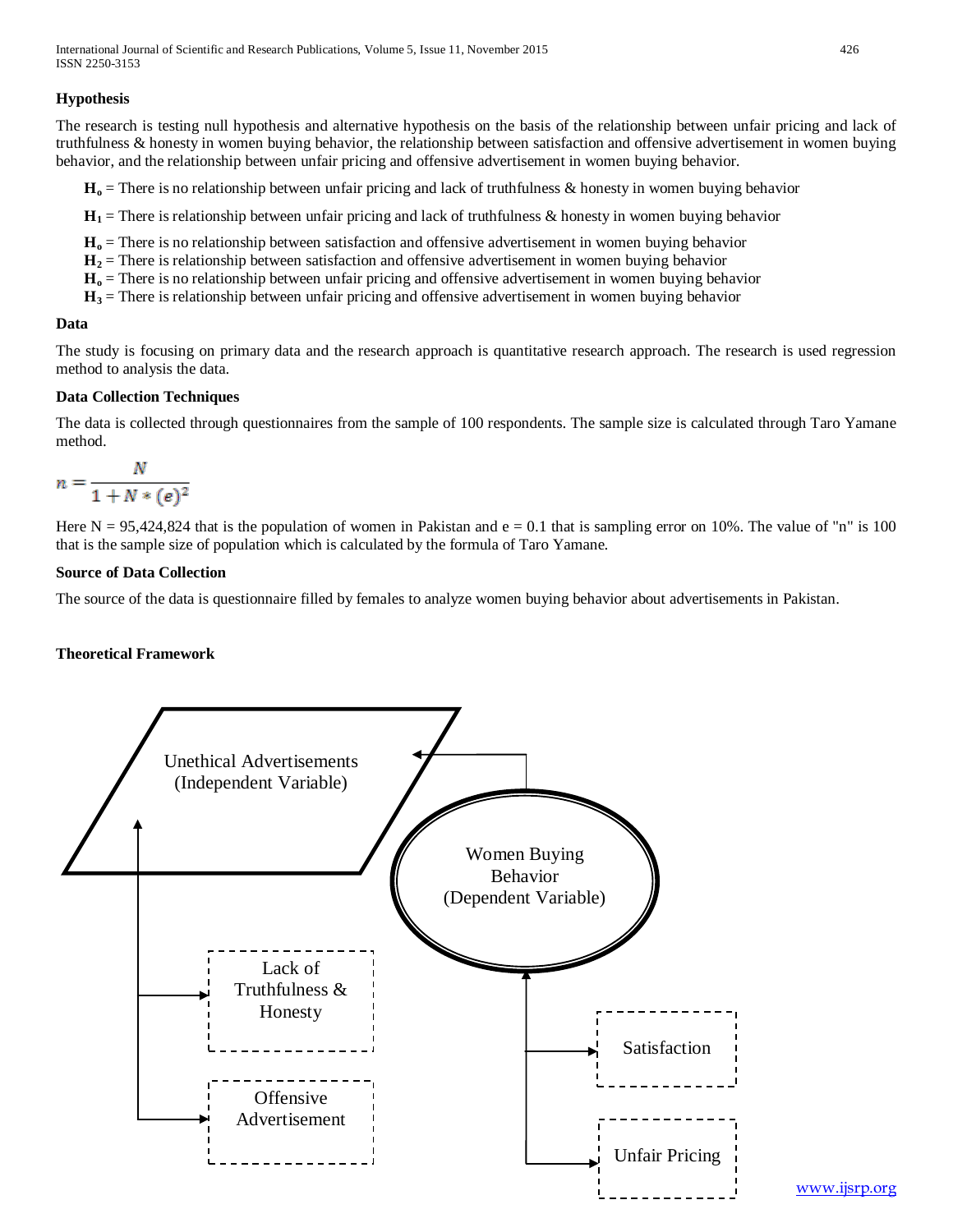# **Frequency Analysis**

# **Advertisement gives satisfaction of the product to the consumer**

|       |                          | Frequency | Percent | Valid Percent | <b>Cumulative Percent</b> |
|-------|--------------------------|-----------|---------|---------------|---------------------------|
|       |                          |           |         |               |                           |
|       | <b>Strongly Agree</b>    | 36        | 24.0    | 24.0          | 24.0                      |
|       | Agree                    | 53        | 35.3    | 35.3          | 59.3                      |
| Valid | Neutral                  | 41        | 27.3    | 27.3          | 86.7                      |
|       | Disagree                 | 17        | 11.3    | 11.3          | 98.0                      |
|       | <b>Strongly Disagree</b> | 3         | 2.0     | 2.0           | 100.0                     |
|       | Total                    | 150       | 100.0   | 100.0         |                           |

The table shows that out of 150 respondents, 36 respondents are strongly agreed, 53 are agreed, 41 are neutral, 17 are disagreed and 3 are strongly disagreed for advertisement gives satisfaction of the product to the consumer.

|       |                          | Frequency | Percent | Valid Percent | <b>Cumulative Percent</b> |
|-------|--------------------------|-----------|---------|---------------|---------------------------|
|       |                          |           |         |               |                           |
|       | <b>Strongly Agree</b>    | 54        | 36.0    | 36.0          | 36.0                      |
|       | Agree                    | 43        | 28.7    | 28.7          | 64.7                      |
| Valid | Neutral                  | 41        | 27.3    | 27.3          | 92.0                      |
|       | Disagree                 | 11        | 7.3     | 7.3           | 99.3                      |
|       | <b>Strongly Disagree</b> |           | .7      | .7            | 100.0                     |
|       | Total                    | 150       | 100.0   | 100.0         |                           |

#### **Companies set unfair prices to the product**

The table shows that out of 150 respondents, 54 respondents are strongly agreed, 43 are agreed, 41 are neutral, 11 are disagreed and 1 is strongly disagreed for companies set unfair prices to the product.

| Advertisements carry lack of truthfulness and honesty |  |  |
|-------------------------------------------------------|--|--|
|                                                       |  |  |

|       |                          | Frequency | Percent | Valid Percent | <b>Cumulative Percent</b> |
|-------|--------------------------|-----------|---------|---------------|---------------------------|
|       |                          |           |         |               |                           |
|       | <b>Strongly Agree</b>    | 35        | 23.3    | 23.3          | 23.3                      |
|       | Agree                    | 63        | 42.0    | 42.0          | 65.3                      |
| Valid | Neutral                  | 28        | 18.7    | 18.7          | 84.0                      |
|       | Disagree                 | 23        | 15.3    | 15.3          | 99.3                      |
|       | <b>Strongly Disagree</b> |           | .7      | .7            | 100.0                     |
|       | Total                    | 150       | 100.0   | 100.0         |                           |

The table shows that out of 150 respondents, 35 respondents are strongly agreed, 63 are agreed, 28 are neutral, 23 are disagreed and 1 is strongly disagreed for advertisements carry lack of truthfulness and honesty.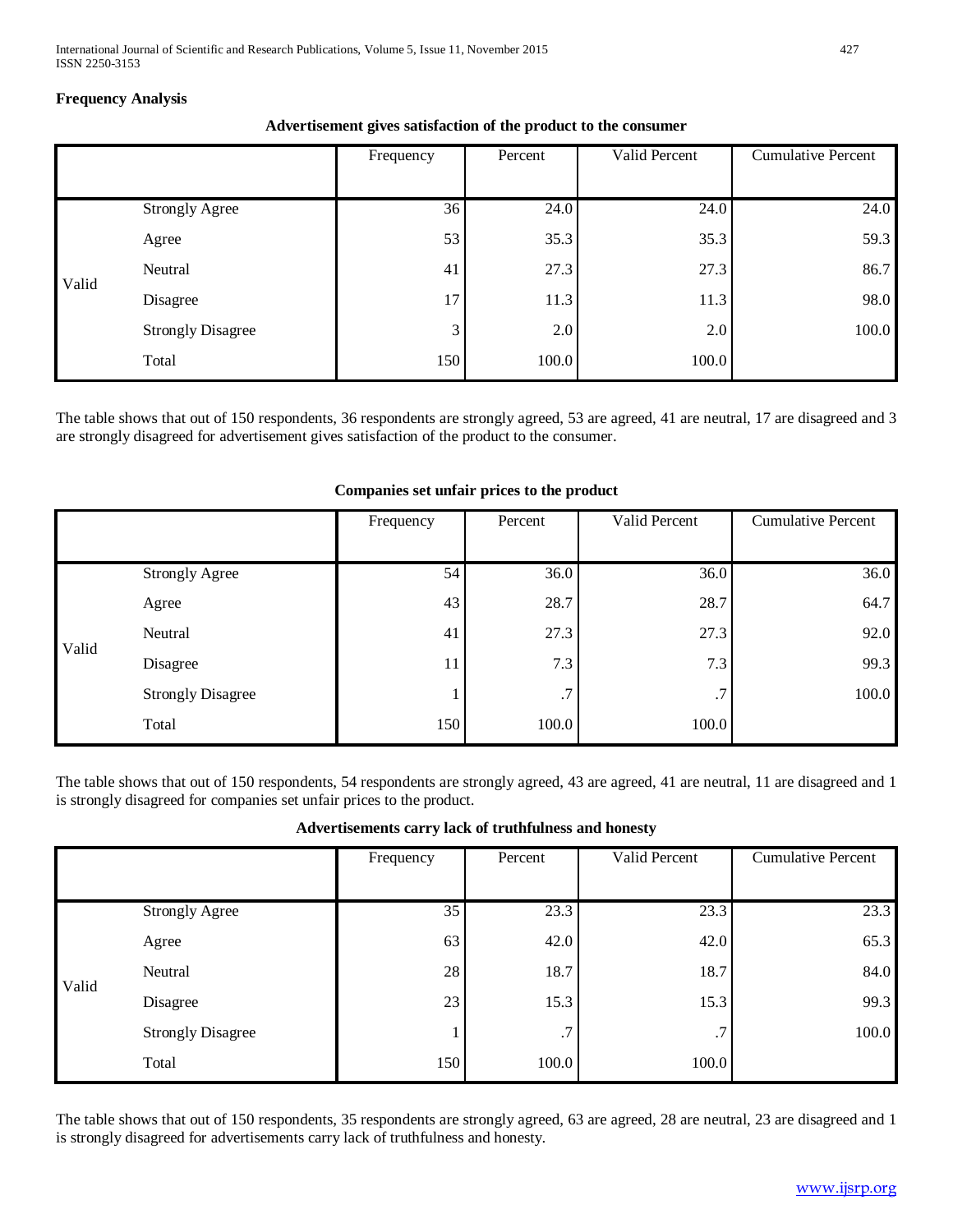# **Companies do offensive advertisements**

|       |                          | Frequency | Percent | Valid Percent | <b>Cumulative Percent</b> |
|-------|--------------------------|-----------|---------|---------------|---------------------------|
|       |                          |           |         |               |                           |
|       | <b>Strongly Agree</b>    | 38        | 25.3    | 25.3          | 25.3                      |
|       | Agree                    | 36        | 24.0    | 24.0          | 49.3                      |
| Valid | Neutral                  | 53        | 35.3    | 35.3          | 84.7                      |
|       | Disagree                 | 21        | 14.0    | 14.0          | 98.7                      |
|       | <b>Strongly Disagree</b> | ◠         | 1.3     | 1.3           | 100.0                     |
|       | Total                    | 150       | 100.0   | 100.0         |                           |

The table shows that out of 150 respondents, 38 respondents are strongly agreed, 36 are agreed, 53 are neutral, 21 are disagreed and 2 are strongly disagreed for companies do offensive advertisements.

**Descriptive Statistics**

# **Descriptive Analysis**

|                                                                       | N         | Minimum<br>Maximum<br>Mean |                  | Std. Deviation   | <b>Skewness</b>  |                  |            |
|-----------------------------------------------------------------------|-----------|----------------------------|------------------|------------------|------------------|------------------|------------|
|                                                                       | Statistic | Statistic                  | <b>Statistic</b> | <b>Statistic</b> | <b>Statistic</b> | <b>Statistic</b> | Std. Error |
| Advertisement gives<br>satisfaction of the product to<br>the consumer | 150       | 1.00                       | 5.00             | 2.3200           | 1.02532          | .421             | .198       |
| Companies set unfair prices to<br>the product                         | 150       | 1.00                       | 5.00             | 2.0800           | .99340           | .462             | .198       |
| Advertisements carry lack of<br>truthfulness and honesty              | 150       | 1.00                       | 5.00             | 2.2800           | 1.01081          | .480             | .198       |
| Companies do offensive<br>advertisements                              | 150       | 1.00                       | 5.00             | 2.4200           | 1.05722          | .092             | .198       |
| Valid N (listwise)                                                    | 150       |                            |                  |                  |                  |                  |            |

The table shows mean, standard deviation and skewness of variables that are satisfaction, unfair prices, lack of truthfulness & honesty and offensive advertisements. Highest and lowest values of variables are same that show 5.00 at highest value and 1.00 at lowest value. Mean of satisfaction is 2.3200, unfair pricing is 2.0800, lack of truthfulness & honesty is 2.2800 and offensive advertisement is 2.4200. Standard deviation of satisfaction is 1.02532, unfair pricing is 0.99340, lack of truthfulness & honesty is 1.01081 and offensive advertisement is 1.05722. Skewness of variables shows the standard error that is 0.198.

#### **Regression Analysis**

# **1. Dependent variable (satisfaction) and Independent variable (offensive advertisements)**

#### **Model Summary**

| Model | 17                | R Square | <b>Adjusted R Square</b> | Std. Error of the Estimate |  |
|-------|-------------------|----------|--------------------------|----------------------------|--|
|       |                   |          |                          |                            |  |
|       | .210 <sup>a</sup> | .044     | .037                     | .00594                     |  |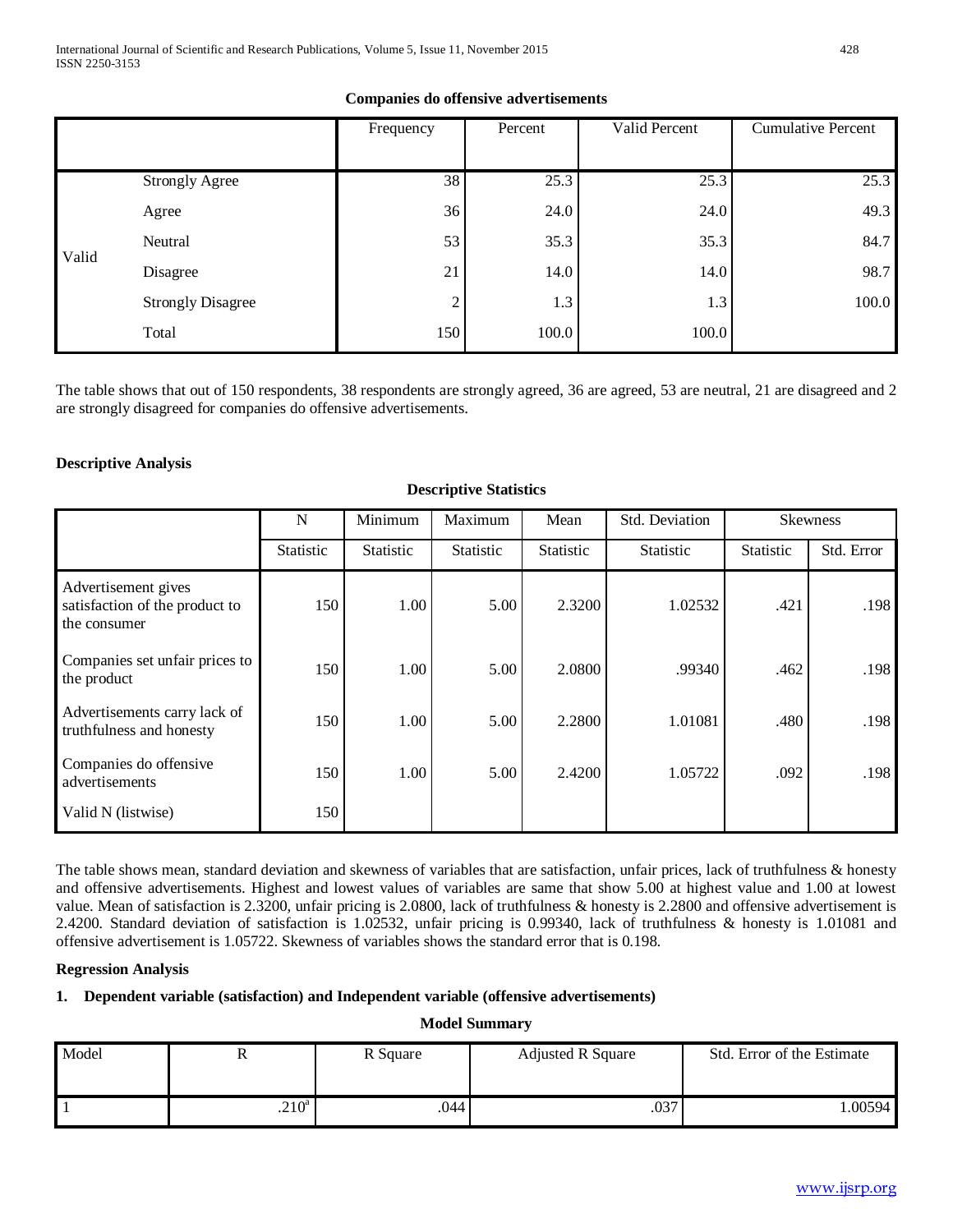a. Predictors: (Constant), Companies do offensive advertisements

The table shows the value of R square is 0.044 that indicates the variation at 4.4% in dependent variable (satisfaction) due to one unit change in independent variable (offensive advertisements).

# **Coefficientsa**

| Model |                                          | <b>Unstandardized Coefficients</b> |            | Standardized<br>Coefficients |       | Sig. |
|-------|------------------------------------------|------------------------------------|------------|------------------------------|-------|------|
|       |                                          | B                                  | Std. Error | Beta                         |       |      |
|       | (Constant)                               | 1.828                              | .206       |                              | 8.886 | .000 |
|       | Companies do offensive<br>advertisements | .203                               | .078       | .210                         | 2.607 | .010 |

a. Dependent Variable: Advertisement gives satisfaction of the product to the consumer

The table shows the relationship between satisfaction and offensive advertisements as Satisfaction  $= 1.828 + 0.203$  offensive advertisements. 1 unit increase in offensive advertisements is associated with 0.203 unit increase in the average of satisfaction. It also interprets that if offensive advertisement is zero, then satisfaction will increase by 1.828. The result shows significant relationship between satisfaction and offensive advertisements because P value is 0.010 which is lesser than  $\alpha = 0.05$  that means the study rejects the null hypothesis.

# **2. Dependent variable (unfair pricing) and Independent variable (lack of truthfulness and honesty)**

#### **Model Summary**

| Model | 17            | R Square | <b>Adjusted R Square</b> | Std. Error of the Estimate |
|-------|---------------|----------|--------------------------|----------------------------|
|       |               |          |                          |                            |
|       | 212a<br>∟ د ۰ | .097     | .091                     | .94708                     |

a. Predictors: (Constant), Advertisements carry lack of truthfulness and honesty

The table shows the value of R square is 0.097 that indicates the variation at 9.7% in dependent variable (unfair pricing) due to one unit change in independent variable (lack of truthfulness and honesty).

# **Coefficientsa**

| Model |                                                          | <b>Unstandardized Coefficients</b> |            | Standardized<br>Coefficients |       | Sig. |
|-------|----------------------------------------------------------|------------------------------------|------------|------------------------------|-------|------|
|       |                                                          | B                                  | Std. Error | <b>B</b> eta                 |       |      |
|       | (Constant)                                               | 1.382                              | .191       |                              | 7.220 | .000 |
|       | Advertisements carry lack of<br>truthfulness and honesty | .306                               | .077       | .312                         | 3.991 | .000 |

a. Dependent Variable: Companies set unfair prices to the product

The table shows the relationship between unfair pricing and lack of truthfulness & honesty as Unfair pricing  $= 1.382 + 0.306$  lack of truthfulness & honesty. 1 unit increase in lack of truthfulness & honesty is associated with 0.306 unit increase in the average of unfair pricing. It also interprets that if lack of truthfulness & honesty is zero, then unfair pricing will increase by 1.382. The result shows significant relationship between unfair pricing and lack of truthfulness & honesty because P value is 0.000 which is lesser than  $\alpha$  = 0.05 that means the study rejects the null hypothesis.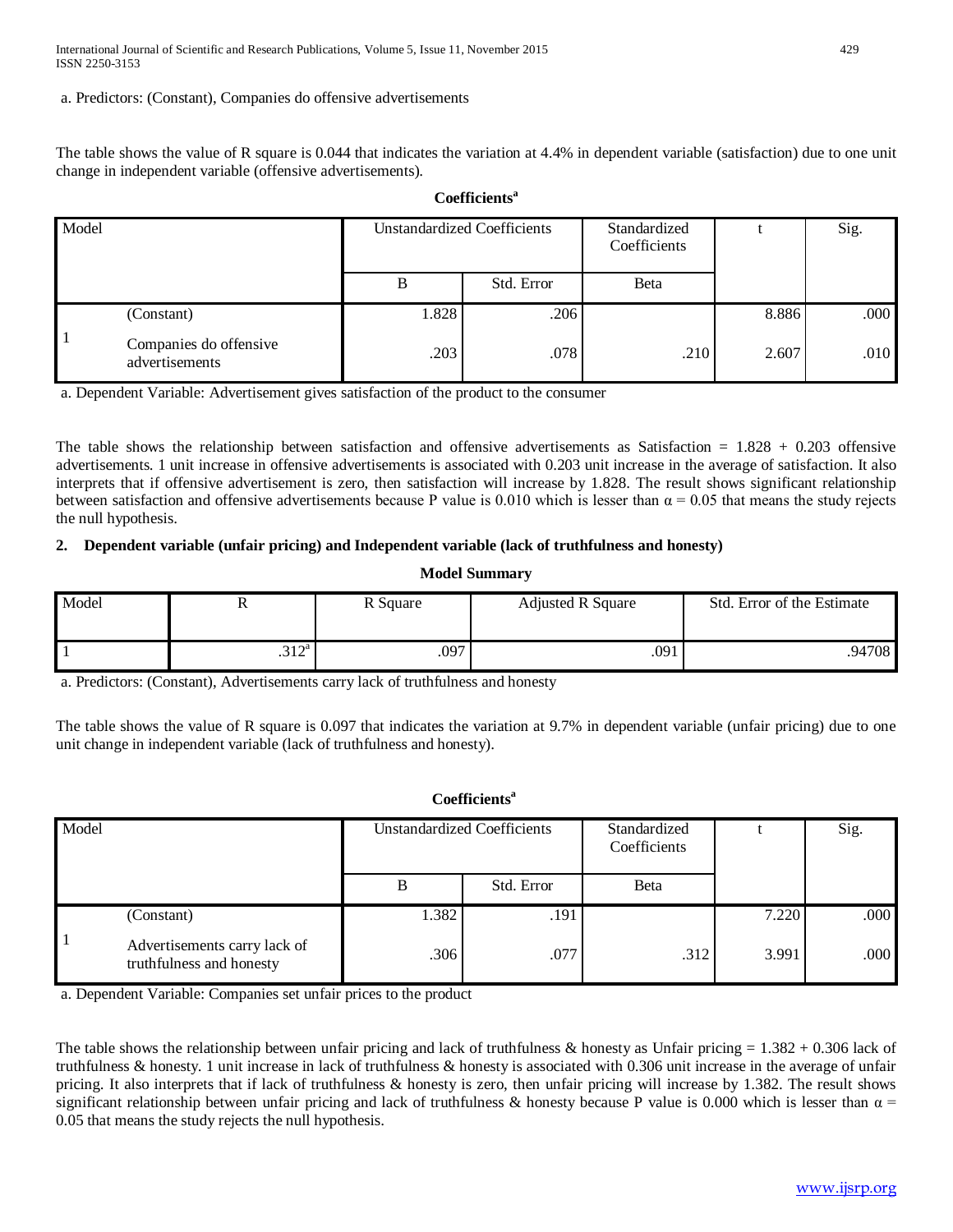# **3. Dependent variable (unfair pricing) and Independent variable (offensive advertisements)**

#### **Model Summary**

| Model |                   | R Square | <b>Adjusted R Square</b> | Std. Error of the Estimate |
|-------|-------------------|----------|--------------------------|----------------------------|
|       | .198 <sup>a</sup> | .039     | .033                     | 97705                      |

a. Predictors: (Constant), Companies do offensive advertisements

The table shows the value of R square is 0.039 that indicates the variation at 3.9% in dependent variable (unfair pricing) due to one unit change in independent variable (offensive advertisements).

### **Coefficientsa**

| Model |                                          | <b>Unstandardized Coefficients</b> |            | Standardized<br>Coefficients |       | Sig. |
|-------|------------------------------------------|------------------------------------|------------|------------------------------|-------|------|
|       |                                          | В                                  | Std. Error | Beta                         |       |      |
|       | (Constant)                               | 1.630                              | .200       |                              | 8.157 | .000 |
|       | Companies do offensive<br>advertisements | .186                               | .076       | .198                         | 2.455 | .015 |

a. Dependent Variable: Companies set unfair prices to the product

The table shows the relationship between unfair pricing and offensive advertisements as Offensive advertisements  $= 1.630 + 0.186$ unfair pricing. 1 unit increase in offensive advertisement is associated with 0.186 unit increase in the average of unfair pricing. It also interprets that if offensive advertisement is zero, then unfair pricing will increase by 1.630. The result shows significant relationship between unfair pricing and offensive advertisements because P value is 0.015 which is lesser than  $\alpha = 0.05$  that means the study rejects the null hypothesis.

# **CONCLUSION**

The research is concluded that there is a strong relationship between dependent variables (satisfaction and unfair pricing) and independent variables (lack of truthfulness & honesty and offensive advertisements) found through Regression method. The findings show significant relationship between satisfaction and offensive advertisements because the study rejects the null hypothesis (there is no relationship between unfair pricing and lack of truthfulness & honesty in women buying behavior), significant relationship between unfair pricing and lack of truthfulness & honesty because the study rejects the null hypothesis (there is no relationship between satisfaction and offensive advertisement in women buying behavior) and significant relationship between unfair pricing and offensive advertisements because the study rejects the null hypothesis (there is no relationship between unfair pricing and offensive advertisement in women buying behavior). The research shows that unethical advertisement strongly impacts on women buying behavior in Pakistan.

#### **Recommendations and Future Implications**

The research is recommended to the companies who place unethical advertisements on television that they should advertise ethical advertisements for the goodwill of the companies and society, to the people who purchase advertised products and services that they should purchase products carefully with the senses that which product is right for them or not, and to the government that they should implement strict laws and regulations to unethical practices done by the companies and advertisers. The future implications of the research for those who are willing to do research on unethical advertisements and women buying behavior impacted by unethical advertisements that they can take more other variables for further research which support the study and if possible so they can invest more time on research for the goodwill of the research paper.

#### **Acknowledgements**

I recognized these things for my research report through internet, official website, and library for references, newspapers and articles, questionnaires and surveys.

I am thankful to my honorable instructor Miss. Faiza Maqbool for providing us with such an opportunity to explore the practical aspects of the Research that refined my concepts and would help me in the practical field.

This report can help us in the aspects of research for unethical advertisements and women buying behavior to the advertised products.